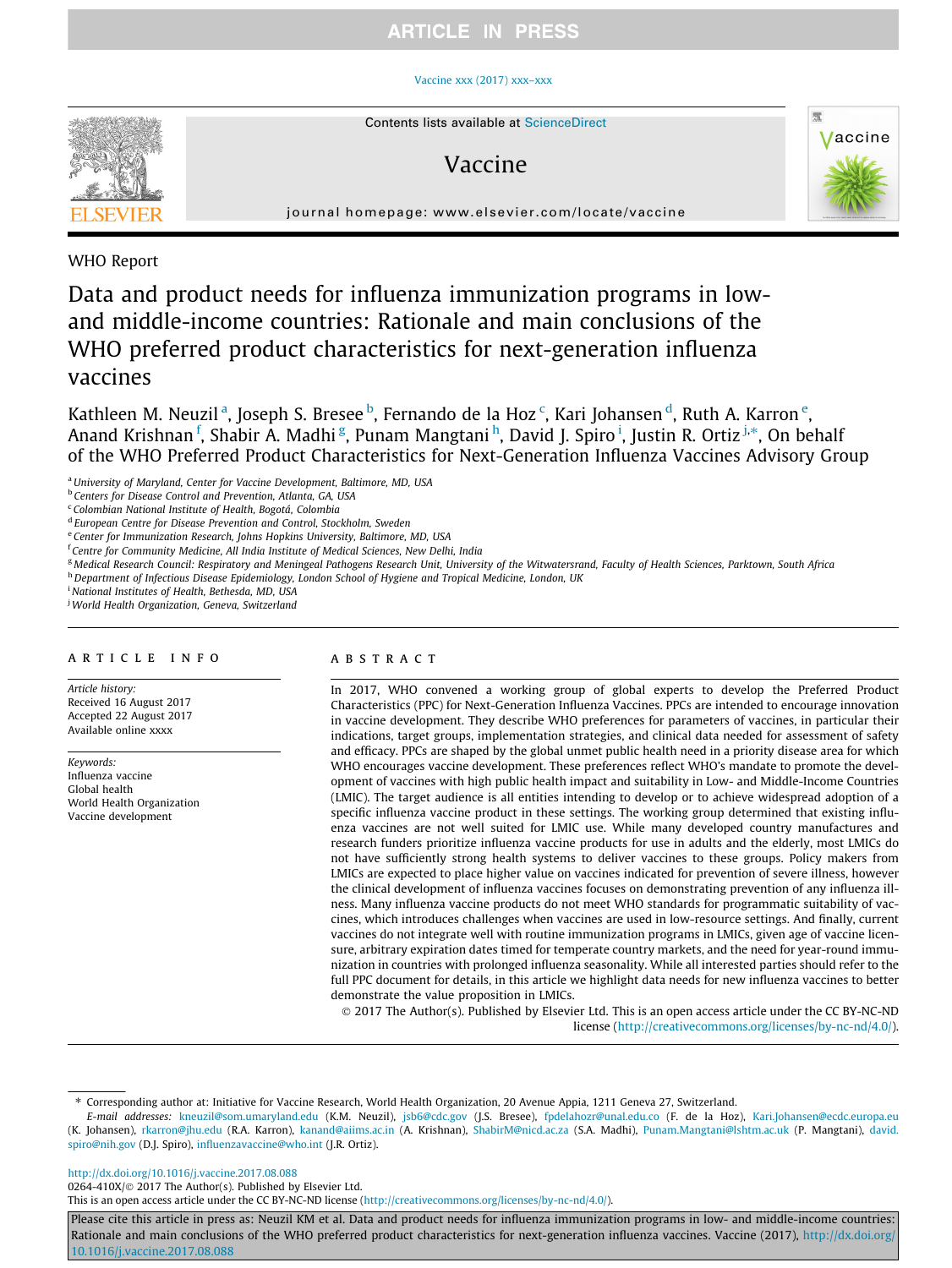2 K.M. Neuzil et al. / Vaccine xxx (2017) xxx–xxx

## 1. Background

Influenza causes substantial death and suffering and has significant socioeconomic implications [\[1\].](#page-2-0) The World Health Organization (WHO) recommends that countries use influenza vaccine in high risk individuals, including pregnant women, children aged 6–59 months, elderly adults, individuals with specific chronic medical conditions, and health-care workers to prevent severe illness and death [\[1\]](#page-2-0). Influenza vaccines are reformulated up to twice yearly and are of modest effectiveness against influenza illness. The continuous mutations of circulating influenza viruses and the limited duration of vaccine protection necessitate that high-risk persons be vaccinated annually. High-income countries use most of the influenza vaccines that are distributed globally [\[2,3\],](#page-2-0) while many low- and middle-income countries (LMICs) do not have national influenza vaccine programs [\[3\].](#page-2-0) Available influenza vaccines may not meet the expectations or programmatic needs of LMICs, and the data in support of their use may be insufficient for LMIC policy makers.

#### 2. WHO preferred product characteristics

Improved influenza vaccines that meet the needs of LMICs are critically needed. In 2017, WHO developed Preferred Product Characteristics for Next-Generation Influenza Vaccines to encourage innovation in influenza vaccine development [\[4\]](#page-2-0). Preferred product characteristics (PPCs) describe WHO preferences for vaccine indications, target groups, implementation strategies, and clinical data needed for assessment of product safety and efficacy [\[5\]](#page-2-0).

PPCs are shaped by the global unmet public health need in a priority disease area for which WHO encourages vaccine development. These preferences reflect WHO's mandate to promote the development of vaccines with high public health impact and suitability in LMICs. The target audience is all entities intending to develop or to achieve widespread adoption of a specific influenza vaccine product in these settings.

#### 3. Unmet global public health need and use case

WHO convened an advisory group of international experts on influenza vaccines and public health to develop the PPC document. The PPC Advisory Group developed a consensus statement on the global public health need for improved influenza vaccines:

Safe and well-tolerated influenza vaccines that prevent severe influenza illness, provide protection beyond a single year, and are suitable for programmatic use, are needed for low- and middleincome countries.

The WHO position on influenza vaccines and the global unmet public health need define a use case that is prioritized – the prevention of severe seasonal influenza illness through routine immunization of high-risk groups in LMICs which have existing systems for vaccine delivery. The high risk groups for which improved influenza vaccines are most needed are young children and older adults, as influenza vaccine effectiveness is suboptimal in these groups [\[6\].](#page-2-0) The PPC Advisory Group considered immunization strategies timed with existing immunization contacts, such as the routine childhood vaccination schedule or antenatal care. Given the limitations in immunization systems for adults in lowresource settings [\[7\]](#page-3-0), the priority target group of the PPC document therefore is young children, defined as those younger than five years of age, with immunization of other risk groups as a secondary target.

## 4. Strategic goals

The PPC defines strategic goals for five- and ten-year time horizons and the preferred vaccine characteristics to address each strategic goal. The document development was guided by evidence-based assumptions with regard to vaccine research and development as well as availability of immunization services within these time horizons. The strategic goals take into account burden of disease, likelihood of product availability, and the practical realities of immunization systems in LMICs. The first strategic goal specifies vaccine improvements by 2022:

By 2022, greater protection against vaccine-matched or drifted influenza strains than provided by currently prequalified nonadjuvanted non-replicating influenza vaccines, and protection against severe influenza for at least one year, will have been demonstrated for seasonal influenza vaccines that are suitable for high-risk groups in low- and middle-income countries.

This strategic goal promotes the evaluation of currently available vaccines and vaccine technologies to demonstrate product characteristics and feasibility of use that would align with the global unmet public health need. A second strategic goal specifies vaccine improvements by 2027:

By 2027, influenza vaccines that have the potential to provide protection against severe influenza A virus illness for at least five years, and are suitable for high-risk groups in low- and middle-income countries, will be in advanced clinical development.

This strategic goal promotes research and development of products that are aligned with the global unmet public health need.

### 5. Key findings of the advisory group

The full PPC document is available on the WHO website [\[8\]](#page-3-0). It includes an expanded rationale, procedures followed, assumptions, and vaccine characteristic parameters for each strategic goal. Specific product parameters include indication, target population, safety, co-administration with other vaccines, duration of protection, outcome measures and efficacy, immunogenicity, registration, prequalification for procurement by United Nations agencies, programmatic suitability, and value proposition. The document highlights gaps in data needed by LMIC policy makers. Fully addressing certain gaps, such as the ten-year goal of development of an influenza vaccine that can prevent illness up to five years after a primary series, will likely require more extensive research and additional product development. Other gaps, such as age deescalation studies to facilitate integration of influenza vaccination into routine pediatric immunization schedules, can be pursued already with existing products. While all interested parties should refer to the full PPC document for details, key conclusions are highlighted below.

#### 5.1. Vaccine delivery systems are limited in many countries

While scant information is available regarding the burden of severe influenza in high-risk groups in most LMIC settings, data from high-income countries indicate that adults with chronic medical illness and older adults bear the highest burden of influenza mortality [\[9\].](#page-3-0) However, these age groups do not have established vaccine delivery systems in many LMICs. In these countries, health systems are typically able to provide vaccination through national childhood immunization programs which target children <2 years of age, antenatal care programs, and HPV vaccination programs targeting girls from 9 years of age. While providing vaccination across the entire life course is a global priority  $[7]$ , more work is

Please cite this article in press as: Neuzil KM et al. Data and product needs for influenza immunization programs in low- and middle-income countries: Rationale and main conclusions of the WHO preferred product characteristics for next-generation influenza vaccines. Vaccine (2017), [http://dx.doi.org/](http://dx.doi.org/10.1016/j.vaccine.2017.08.088) [10.1016/j.vaccine.2017.08.088](http://dx.doi.org/10.1016/j.vaccine.2017.08.088)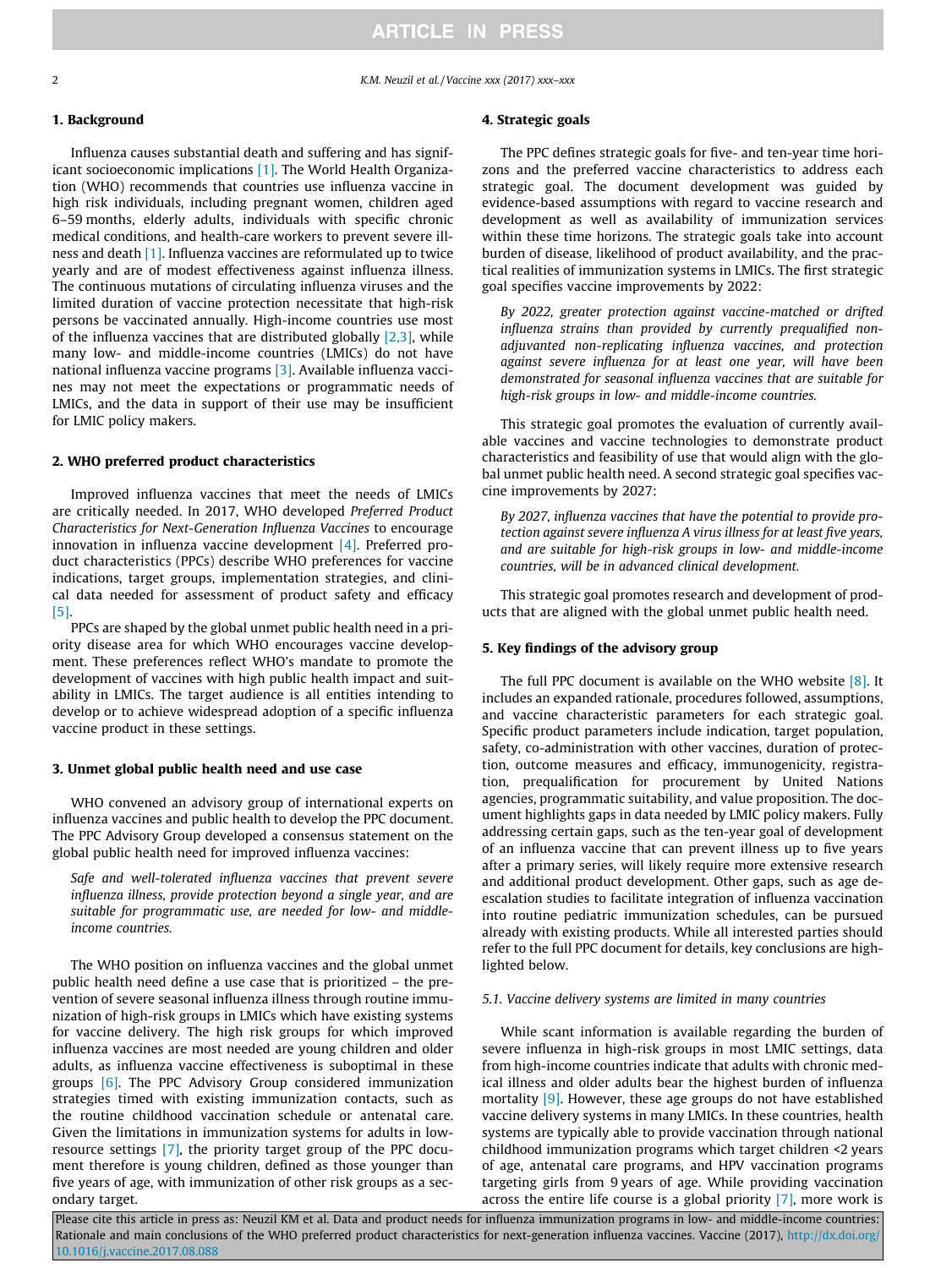<span id="page-2-0"></span>needed to strengthen adult immunization systems. Any entity advocating influenza vaccine use in LMICs must be aware of the limitations of health systems to deliver immunization services to adults.

5.2. Data on the impact of influenza vaccination on severe illness are needed

Policy makers from LMICs are expected to place higher value on vaccines indicated for prevention of severe illness. High quality data on the impact of influenza vaccines on severe illness in these settings are extremely limited. Severe illness clinical endpoints should be developed which are generalizable, feasibly applicable in studies conducted in LMIC settings, and reproducible. Welldesigned studies demonstrating influenza vaccine impact on important public health outcomes would strengthen the case for their use globally. An influenza vaccine clinical trial in LMICs with demonstration of vaccine efficacy against severe illness would substantially influence how influenza vaccines are used globally [\[10\].](#page-3-0)

### 5.3. Influenza vaccines must meet the programmatic needs of immunization programs

Vaccine developers should be aware of the call from immunization programs in resource-poor settings that innovation related to programmatic suitability, such as ease of administration and thermostability, would lead to major public health benefits. Advances that are achievable in the next decade include greater availability of needle-free administration for vaccine delivery and improved thermostability to obviate the need for a refrigerated cold chain. Widespread integration of influenza vaccines into routine pediatric programs in LMICs will require decreased age for licensure and possibly changes in vaccine presentation and packaging to adhere to current WHO guidelines for programmatic suitability [\[11\]](#page-3-0). For immunization programs in countries with prolonged or atypical influenza seasons, addressing the gaps in vaccine availability caused by fixed expiration dates and manufacturing schedules designed for temperate countries could be transformative.

#### 5.4. Existing options should be tested and utilized

Although broad-spectrum influenza vaccines which confer long-lasting immunity may not be licensed for many years [\[12\],](#page-3-0) much can be done in the short term to ensure evaluation and optimal use of existing vaccines and to adapt or modify current influenza vaccine technologies and vaccination strategies. Available influenza vaccine technologies including adjuvanted, live-attenuated, intradermal, microneedle patches, or high-dose vaccines may meet some or all of the PPC criteria and should be evaluated for use in LMICs.

## 6. Conclusion

The PPC document describes preferences for parameters of influenza vaccines to prevent severe influenza illness in LMICs. To date, the evidence in support of influenza vaccine program impact has not sufficiently demonstrated the value proposition of their routine use in LMIC settings. Data on additional clinical outcomes, including severe illness, are needed if influenza vaccines are to be prioritized by LMICs for use. While it would be a major public health achievement if a vaccine product were demonstrated to meet all of the five-year or ten-year strategic goal parameters, demonstration of one or more of the recommended PPC characteristics for an influenza vaccine product would be of high value for public health. For all entities desiring to expand routine influenza

vaccines use or to strengthen pandemic influenza vaccine preparedness in LMICs, we advise consideration of the WHO influenza vaccine product preferences.

#### Acknowledgements

The authors would like to acknowledge the contributions of the Centers for Disease Control and Prevention (CDC), which provides financial support to the World Health Organization Initiative for Vaccine Research (U50 CK000431).

#### Author contributions

Wrote the first draft of the manuscript: KMN JRO. Contributed to the writing of the manuscript: JSB FH KJ RAK AK SAM PM DS. Agree with manuscript results and conclusions: KMN JSB FH KJ RAK AK SAM PM DS JRO. ICMJE criteria for authorship read and met: KMN JSB FH KJ RAK AK SAM PM DS JRO.

### Disclaimer

The authors alone are responsible for this article, and it does not necessarily represent the views, decisions, or policies of the National Institutes of Health or the World Health Organization.

## Declaration of interests

Joseph S. Bresee has no conflict of interest to declare on this manuscript.

Fernando de la Hoz has no conflict of interest to declare on this manuscript.

Kari Johansen is a staff member of the European Centre for Disease Prevention and Control (ECDC) and has no interests to declare. The views expressed in the Article does not necessarily represent the views or advice of the ECDC.

Ruth A. Karron has no conflict of interest to declare on this manuscript.

Anand Krishnan has no conflict of interest to declare on this manuscript.

Shabir A. Madhi has no conflict of interest to declare on this manuscript.

Punam Mangtani has no conflict of interest to declare on this manuscript.

Kathleen M. Neuzil has no conflict of interest to declare on this manuscript.

David J. Spiro has no conflict of interest to declare on this manuscript.

Justin R. Ortiz has no conflict of interest to declare on this manuscript.

#### References

- [1] World Health Organization. Vaccines against influenza WHO position paper November 2012. Releve epidemiologique hebdomadaire. 2012;87:461–76.
- [2] [Palache A, Oriol-Mathieu V, Fino M, Xydia-Charmanta M. Seasonal influenza](http://refhub.elsevier.com/S0264-410X(17)31188-X/h0010) [vaccine dose distribution in 195 countries \(2004–2013\): little progress in](http://refhub.elsevier.com/S0264-410X(17)31188-X/h0010) [estimated global vaccination coverage. Vaccine 2015;33:5598–605.](http://refhub.elsevier.com/S0264-410X(17)31188-X/h0010)
- [3] [Ortiz JR, Perut M, Dumolard L, Wijesinghe PR, Jorgensen P, Ropero AM, et al. A](http://refhub.elsevier.com/S0264-410X(17)31188-X/h0015) [global review of national influenza immunization policies: analysis of the 2014](http://refhub.elsevier.com/S0264-410X(17)31188-X/h0015) WHO/UNICEF Joint Reporting [2016;34:5400–5.](http://refhub.elsevier.com/S0264-410X(17)31188-X/h0015)
- [4] World Health Organization. WHO Preferred Product Characteristics for Next-Generation Influenza Vaccines. In: Organization WH, editor. Geneva, Switzerland: World Health Organization; 2017.<br>World Health Organization. WHO Preferred Product Characteristics
- [5] World Health Organization. WHO [\(PPCs\). World Health Organization; 2017](http://refhub.elsevier.com/S0264-410X(17)31188-X/h0025).
- [6] [Osterholm MT, Kelley NS, Sommer A, Belongia EA. Efficacy and effectiveness of](http://refhub.elsevier.com/S0264-410X(17)31188-X/h9000) [influenza vaccines: a systematic review and meta-analysis. Lancet Infect Dis](http://refhub.elsevier.com/S0264-410X(17)31188-X/h9000) [2012;12:36–44](http://refhub.elsevier.com/S0264-410X(17)31188-X/h9000).

Please cite this article in press as: Neuzil KM et al. Data and product needs for influenza immunization programs in low- and middle-income countries: Rationale and main conclusions of the WHO preferred product characteristics for next-generation influenza vaccines. Vaccine (2017), [http://dx.doi.org/](http://dx.doi.org/10.1016/j.vaccine.2017.08.088) [10.1016/j.vaccine.2017.08.088](http://dx.doi.org/10.1016/j.vaccine.2017.08.088)